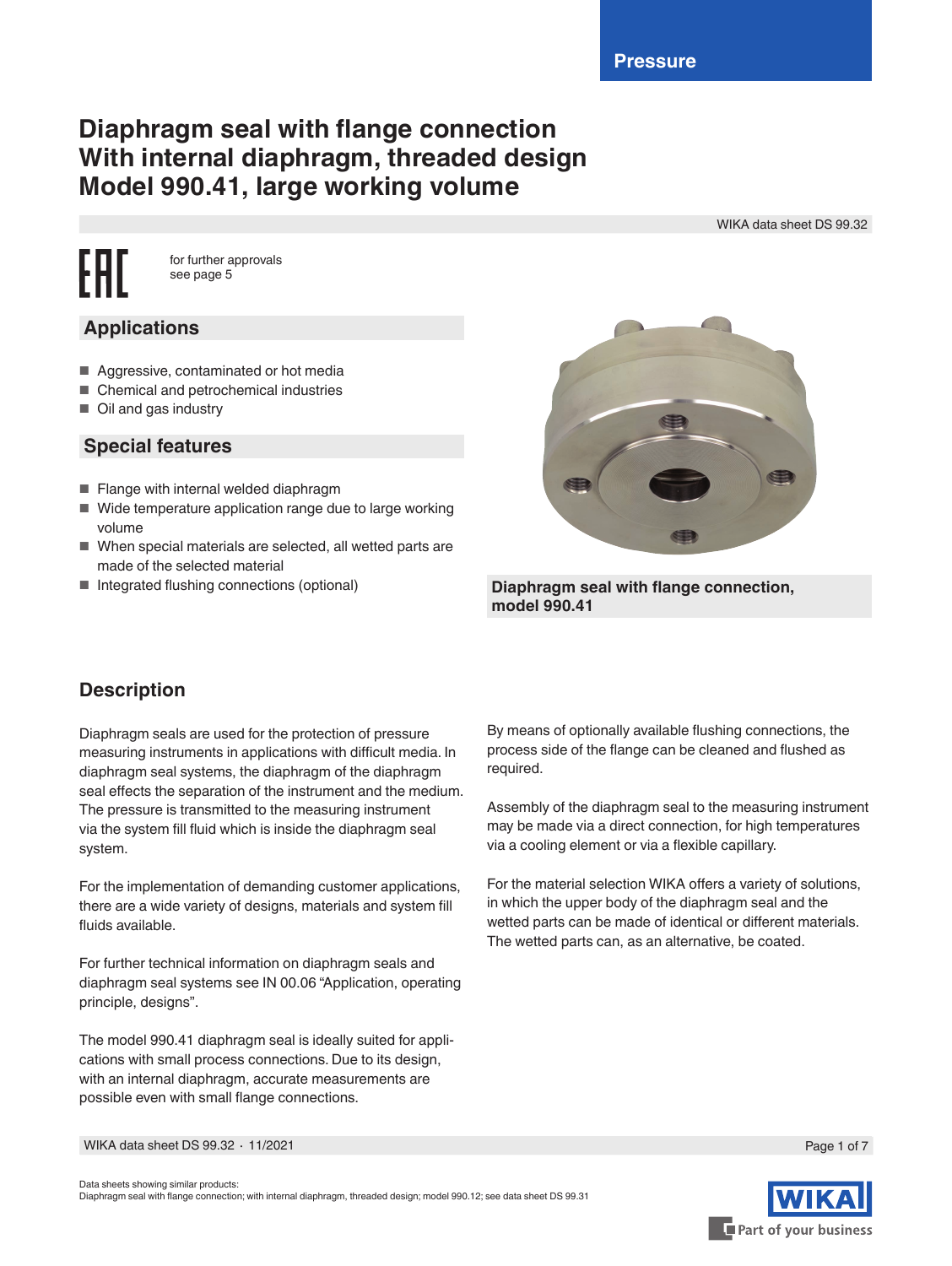# **Specifications**

| <b>Model 990.41</b>                                        | <b>Standard</b>                                                                               | <b>Option</b>                                                                                                                                                                                                                                                   |
|------------------------------------------------------------|-----------------------------------------------------------------------------------------------|-----------------------------------------------------------------------------------------------------------------------------------------------------------------------------------------------------------------------------------------------------------------|
| Level of cleanliness of wetted parts                       | Oil and grease free per ASTM<br>G93-03 level F, WIKA standard,<br>$< 1,000 \,\mathrm{mg/m^2}$ | $\blacksquare$ Oil and grease free, level D, < 220 mg/m <sup>2 1)</sup><br>Oil and grease free, Level C, $<$ 66 mg/m <sup>2</sup> <sup>1)</sup><br>٠<br>Oil and grease free for oxygen applications, $<$ 66 mg/m <sup>2</sup><br>Silicone-free, packed airtight |
| Origin of wetted parts                                     | International                                                                                 | EU, CH, USA                                                                                                                                                                                                                                                     |
| <b>Sealing</b>                                             | FPM (max. 200 $^{\circ}$ C)<br>PTFE (max. 260 °C)                                             | Statotherm <sup>®</sup> (max. 400 °C)                                                                                                                                                                                                                           |
| <b>Flushing connection</b>                                 |                                                                                               | Single flushing connection (G 1/4, G 1/8, 1/4 NPT, 1/8 NPT)<br>Dual flushing connection (G 1/4, G 1/8, 1/4 NPT, 1/8 NPT)<br>Plug screws                                                                                                                         |
| <b>Connection to the measuring</b><br>instrument           | Axial adapter                                                                                 | Axial adapter with G $\frac{1}{2}$ , G $\frac{1}{4}$ , $\frac{1}{2}$ NPT or $\frac{1}{4}$ NPT (female)                                                                                                                                                          |
| <b>Type of mounting</b>                                    | Direct mounting                                                                               | Capillary<br>Cooling element                                                                                                                                                                                                                                    |
| <b>Retainer parts</b>                                      | Stainless steel                                                                               | $\blacksquare$                                                                                                                                                                                                                                                  |
| Vacuum service<br>(see IN 00.25)                           | Basic service                                                                                 | Premium service<br>Advanced service                                                                                                                                                                                                                             |
| Instrument mounting bracket (only for<br>capillary option) | $\overline{\phantom{a}}$                                                                      | Form H per DIN 16281, 100 mm, aluminium, black<br>Form H per DIN 16281, 100 mm, stainless steel<br>Bracket for pipe mounting, for pipe $\varnothing$ 20  80 mm, steel<br>(see data sheet AC 09.07)                                                              |

1) Per ASTM G93-03 and ISO 15001

### **Example: Diaphragm seal model 990.41 with mounted pressure gauge**

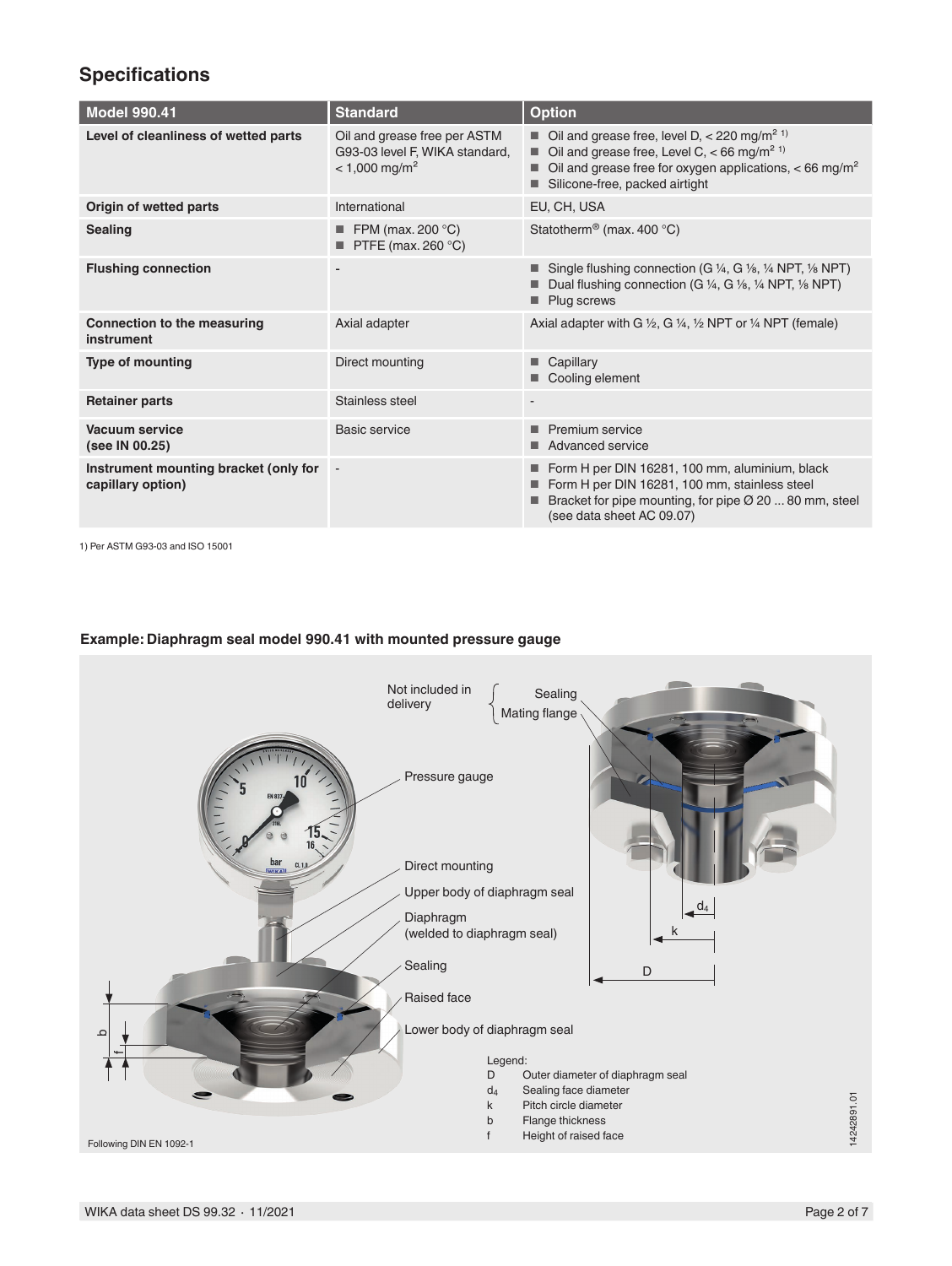# **Process connection, flange**

| <b>Standard</b>             | <b>Flange size</b>           | <b>Sealing face</b> |                                                                                                                                                                                                                                               |  |  |
|-----------------------------|------------------------------|---------------------|-----------------------------------------------------------------------------------------------------------------------------------------------------------------------------------------------------------------------------------------------|--|--|
|                             |                              | <b>Standard</b>     | <b>Option</b>                                                                                                                                                                                                                                 |  |  |
| Following DIN EN 1092-1     | <b>DN 15</b><br><b>DN 20</b> | Form B1             | Form B <sub>2</sub><br>Form C (tongue)<br>Form D (groove)<br>Form E (spigot with form B1)<br>Form E (spigot with form B2)<br>Form F (recess with form B1)<br>Form F (recess with form B2)<br>Form G (O-ring spigot)<br>Form H (O-ring groove) |  |  |
|                             | <b>DN 25</b>                 |                     |                                                                                                                                                                                                                                               |  |  |
|                             | <b>DN 40</b>                 |                     |                                                                                                                                                                                                                                               |  |  |
|                             | <b>DN 50</b>                 |                     |                                                                                                                                                                                                                                               |  |  |
| <b>Following ASME B16.5</b> | $\frac{1}{2}$ "              | RF 125  250 AA      | <b>RFSF</b><br>Flat face                                                                                                                                                                                                                      |  |  |
|                             | $3/4$ <sup>11</sup>          |                     | Small tongue                                                                                                                                                                                                                                  |  |  |
|                             | 1"                           |                     | Large tongue<br>Large male face                                                                                                                                                                                                               |  |  |
|                             | $1\frac{1}{2}$               |                     | Small male face<br>Small groove                                                                                                                                                                                                               |  |  |
|                             | 2 <sup>''</sup>              |                     | Large groove<br>Small female face                                                                                                                                                                                                             |  |  |
|                             | $2\frac{1}{2}$ "             |                     | Large female face<br>RJF groove                                                                                                                                                                                                               |  |  |
| <b>Following JIS</b>        | <b>DN 25A</b>                | ٠                   | RF 125  250 AA                                                                                                                                                                                                                                |  |  |
|                             | <b>DN 40A</b>                |                     |                                                                                                                                                                                                                                               |  |  |
|                             | <b>DN 50A</b>                |                     |                                                                                                                                                                                                                                               |  |  |

Further flanges and options on request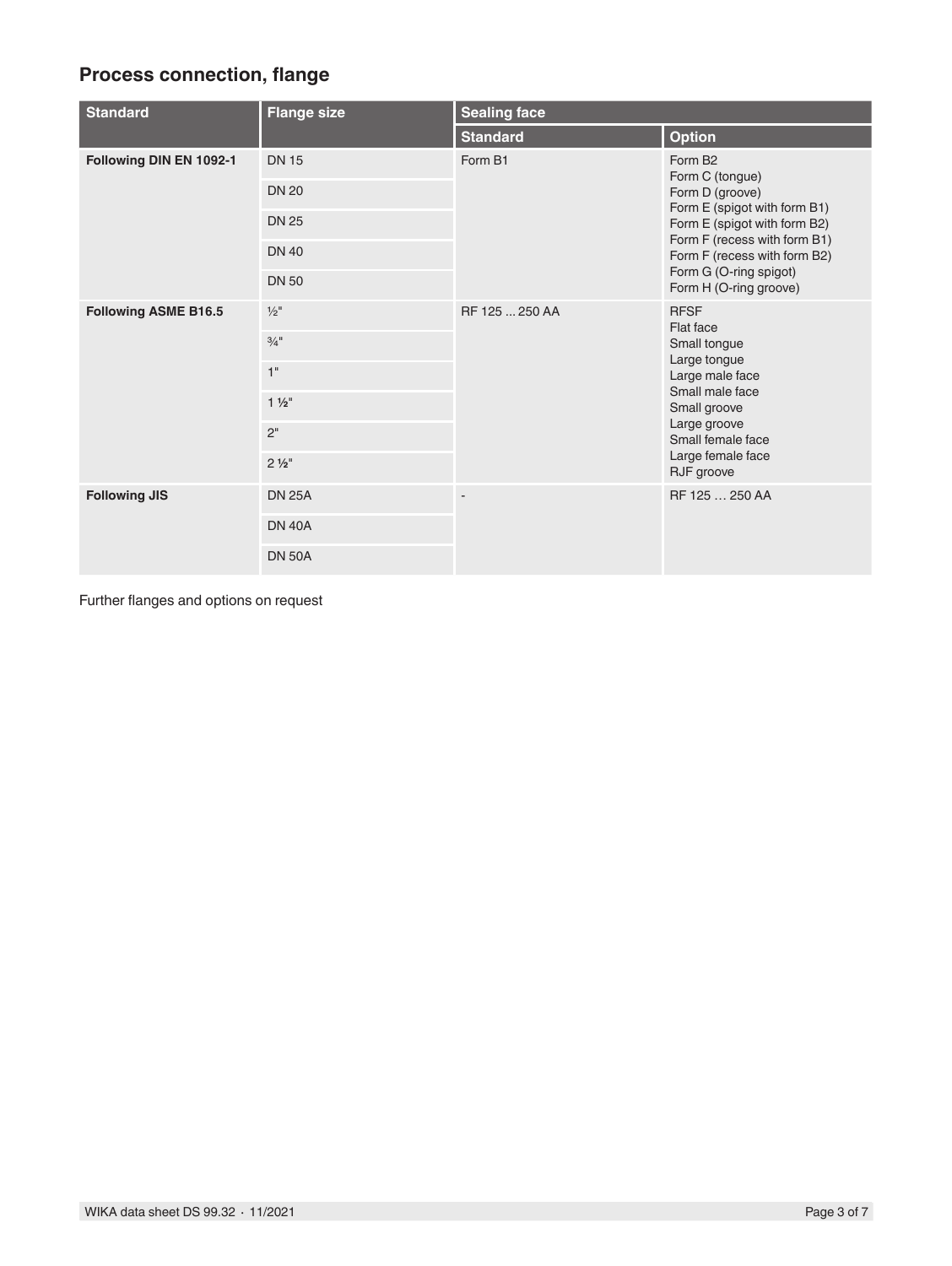## **Material combinations**

| Upper body of                           | <b>Wetted parts</b>                       | <b>Maximum permissible</b>                                  |                                                 |  |
|-----------------------------------------|-------------------------------------------|-------------------------------------------------------------|-------------------------------------------------|--|
| diaphragm seal                          | Lower body of diaphragm seal 1)           | <b>Diaphragm</b>                                            | process temperature <sup>2)</sup><br>in °C [°F] |  |
| <b>Stainless steel 1.4404</b><br>(316L) | Stainless steel 1.4404 (316L)             | Stainless steel 1.4404 / 1.4435<br>(316L), standard version | 400 [752]                                       |  |
|                                         | Stainless steel 1.4539 (904L)             | Stainless steel 1.4539 (904L)                               |                                                 |  |
|                                         | Stainless steel 1.4541 (321)              | Stainless steel 1.4541 (321)                                |                                                 |  |
|                                         | Stainless steel 1.4571 (316Ti)            | Stainless steel 1.4571 (316Ti)                              |                                                 |  |
|                                         | <b>ECTFE</b> coating                      | <b>ECTFE</b> coating                                        | 150 [302]                                       |  |
|                                         | PFA (perfluoroalkoxy) coating, FDA        | PFA (perfluoroalkoxy) coating, FDA                          | 260 [500]                                       |  |
|                                         | PFA (perfluoroalkoxy) coating, antistatic | PFA (perfluoroalkoxy) coating,<br>antistatic                |                                                 |  |
|                                         | Stainless steel 1.4404 (316L)             | Gold plating                                                | 400 [752]                                       |  |
|                                         | Stainless steel 1.4404 (316L)             | Wikaramic <sup>®</sup> coating                              |                                                 |  |
|                                         | Hastelloy C22 (2.4602)                    | Hastelloy C22 (2.4602)                                      | 260 [500]                                       |  |
|                                         | Hastelloy C276 (2.4819)                   | Hastelloy C276 (2.4819)                                     | 400 [752]                                       |  |
|                                         | Inconel 600 (2.4816)                      | Inconel 600 (2.4816)                                        |                                                 |  |
|                                         | Inconel 625 (2.4856)                      | Inconel 625 (2.4856)                                        |                                                 |  |
|                                         | Incoloy 825 (2.4858)                      | Incoloy 825 (2.4858)                                        |                                                 |  |
|                                         | Monel 400 (2.4360)                        | Monel 400 (2.4360)                                          |                                                 |  |
|                                         | Nickel 200 (2.4060, 2.4066)               | Nickel 200 (2.4060, 2.4066)                                 | 260 [500]                                       |  |
|                                         | Titanium class 2 (3.7035)                 | Titanium class 2 (3.7035)                                   | 150 [302]                                       |  |
|                                         | Titanium grade 2 (3.7035)                 | Titanium grade 2 (3.7035)                                   |                                                 |  |
|                                         | Titanium grade 7 (3.7235)                 | Titanium grade 11 (3.7225)                                  | 300 [572]                                       |  |
| Stainless steel 1.4435<br>(316L)        | Stainless steel 1.4435 (316L)             | Stainless steel 1.4435 (316L)                               | 400 [752]                                       |  |
| Stainless steel 1.4539<br>(904L)        | Stainless steel 1.4539 (904L)             | Stainless steel 1.4539 (904L)                               |                                                 |  |
| <b>Stainless steel 1.4541</b><br>(321)  | Stainless steel 1.4541 (321)              | Stainless steel 1.4541 (321)                                |                                                 |  |
| Stainless steel 1.4571<br>(316Ti)       | Stainless steel 1.4571 (316Ti)            | Stainless steel 1.4571 (316Ti)                              |                                                 |  |
| Duplex 2205 (1.4462)                    | Duplex 2205 (1.4462)                      | Duplex 2205 (1.4462)                                        | 300 [572]                                       |  |
| Superduplex (1.4410)                    | Superduplex (1.4410)                      | Superduplex (1.4410)                                        |                                                 |  |
| <b>Hastelloy C22 (2.4602)</b>           | Hastelloy C22 (2.4602)                    | Hastelloy C22 (2.4602)                                      | 400 [752]                                       |  |
| Hastelloy C276 (2.4819)                 | Hastelloy C276 (2.4819)                   | Hastelloy C276 (2.4819)                                     |                                                 |  |
| Inconel 600 (2.4816)                    | Inconel 600 (2.4816)                      | Inconel 600 (2.4816)                                        |                                                 |  |
| Inconel 625 (2.4856)                    | Inconel 625 (2.4856)                      | Inconel 625 (2.4856)                                        |                                                 |  |
| Incoloy 825 (2.4558)                    | Incoloy 825 (2.4858)                      | Incoloy 825 (2.4858)                                        |                                                 |  |
| Monel 400 (2.4360)                      | Monel 400 (2.4360)                        | Monel 400 (2.4360)                                          |                                                 |  |
| Nickel 200 (2.4060,<br>2.4066)          | Nickel 200 (2.4060, 2.4066)               | Nickel 200 (2.4060, 2.4066)                                 |                                                 |  |
| Titanium grade 2 (3.7035)               | Titanium grade 2 (3.7035)                 | Titanium grade 2 (3.7035)                                   |                                                 |  |
| Titanium grade 7 (3.7235)               | Titanium grade 7 (3.7235)                 | Titanium grade 11 (3.7225)                                  |                                                 |  |

1) The lower body of the diaphragm seal is optionally available with up to two flushing connections.<br>2) The maximum permissible process temperature of the diaphragm seal system is limited by the joining method, by the syst

Further material combinations for special process temperatures on request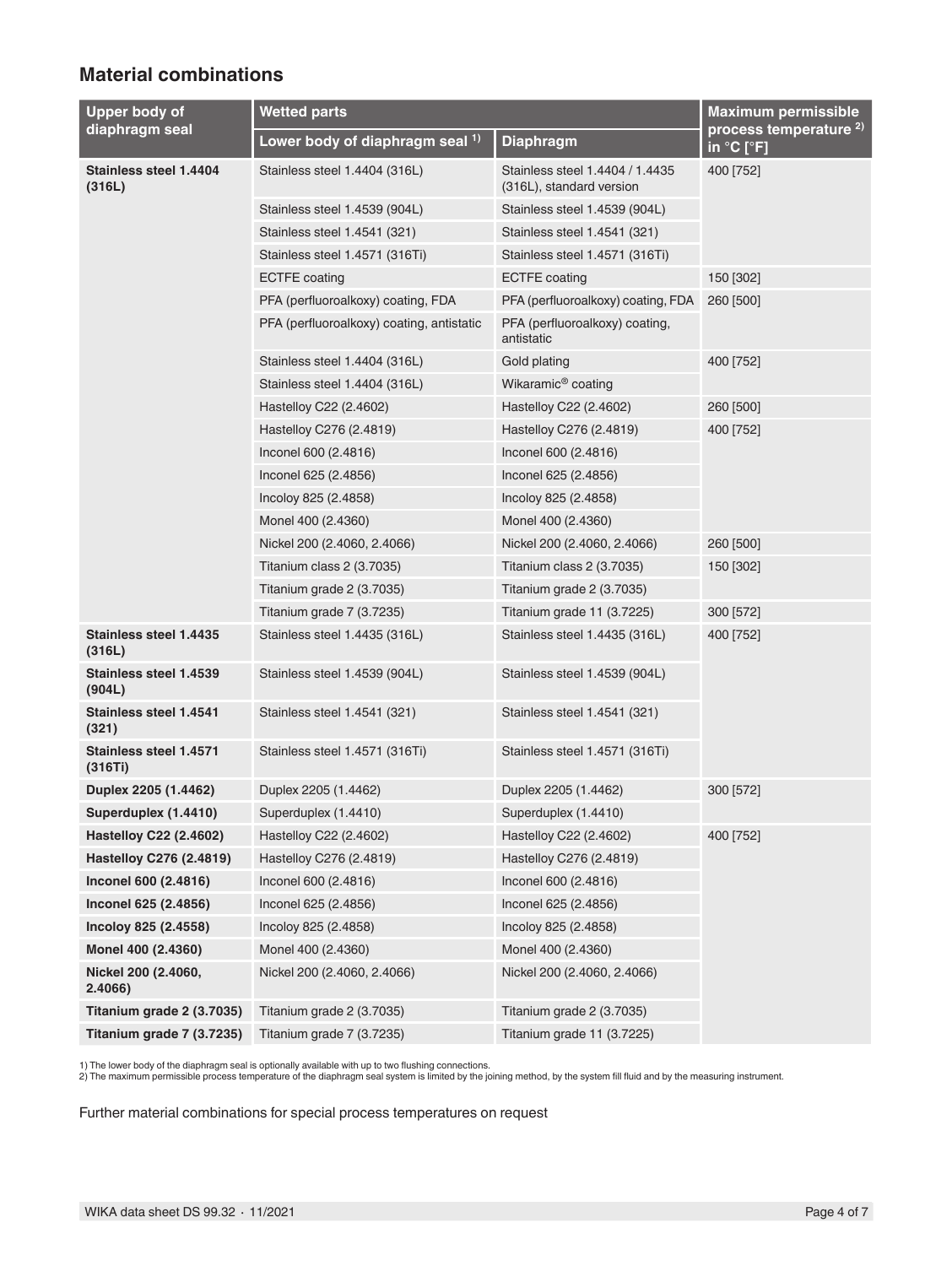# **Other versions**

- Per NACE <sup>1)</sup> MR 0175 / ISO 15156, use in H<sub>2</sub>S-containing environments in oil and gas production
- $\blacksquare$  Per NACE<sup>1)</sup> MR 0103 / ISO 17945, metals resistant to sulfide stress cracking
- With pre-volume deflagration flame arrester<sup>2)</sup> for connection to zone 0 (EPL Ga); model 910.21; see data sheet AC 91.02

1) General information about NACE standards; see data sheet IN 00.21 2) Only for diaphragm seal systems with mounted pressure measuring instrument with Ex approval

**Approvals**

| Logo | <b>Description</b>                                         | <b>Country</b>                     |
|------|------------------------------------------------------------|------------------------------------|
| EAD  | EAC (option)<br>Pressure equipment directive               | <b>Eurasian Economic Community</b> |
|      | <b>CRN</b><br>Safety (e.g. electr. safety, overpressure, ) | Canada                             |
|      | <b>MTSCHS (option)</b><br>Permission for commissioning     | Kazakhstan                         |

# **Certificates (option)**

- 2.2 test report per EN 10204 (e.g. state-of-the-art manufacturing, material proof, indication accuracy for diaphragm seal systems)
- 3.1 inspection certificate per EN 10204 (e.g. material proof for wetted metallic parts, indication accuracy for diaphragm seal systems)

Approvals and certificates, see website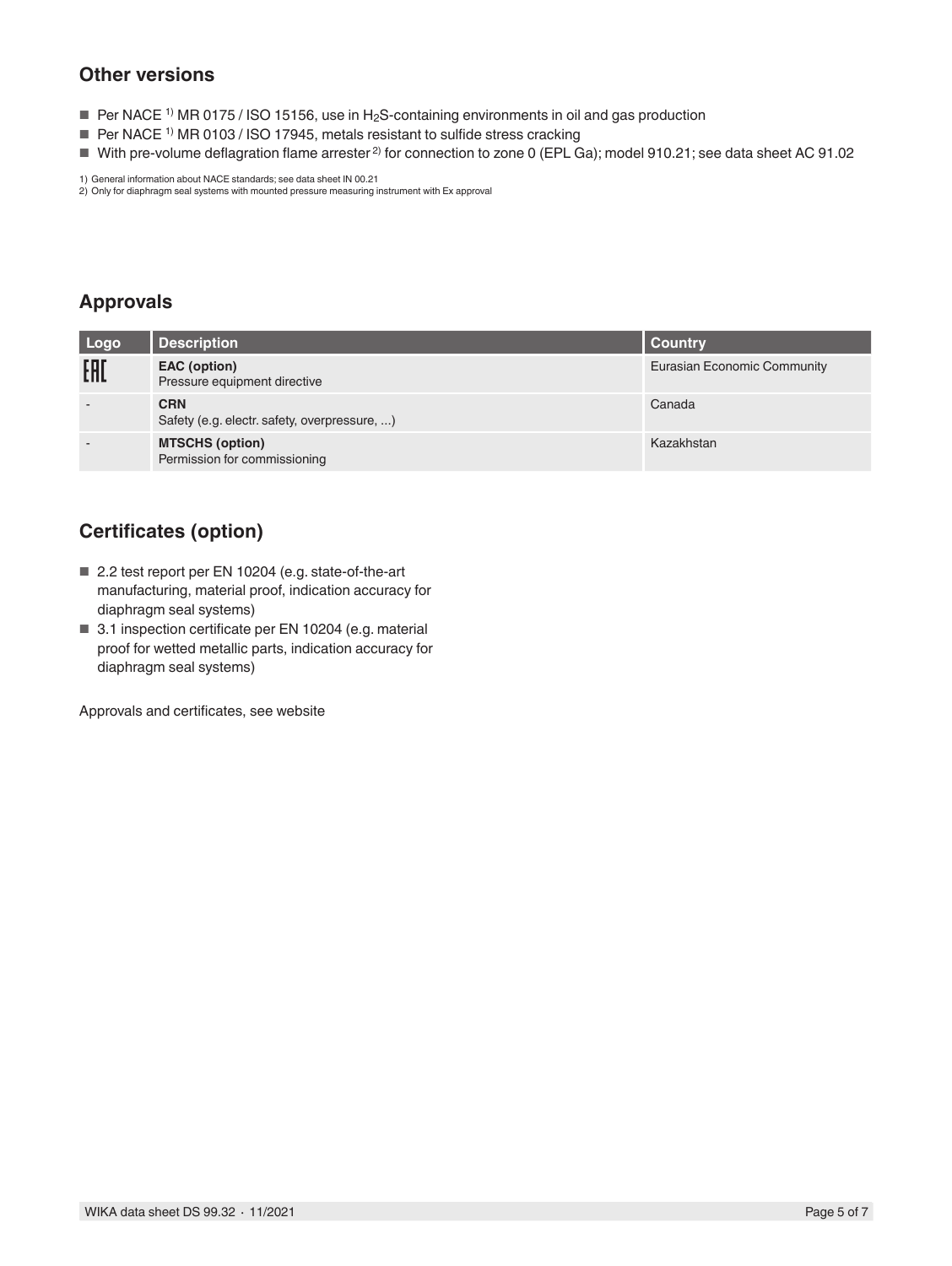# **Dimensions in mm [in]**



### Legend:

Mb Effective diameter of diaphragm

11571781.01

11571781.01

- D Outer diameter of diaphragm seal
- b Flange thickness<br>d<sub>3</sub> Sealing face diam
- $d_3$  Sealing face diameter<br>f Height of raised face
- f Height of raised face<br>k Pitch circle diameter
- k Pitch circle diameter
- G Thread<br>x Number Number of screws

### **Flange connection per ASME B 16.5, RF 125 ... 250 AA**

| <b>DN</b>           | <b>Class</b> | Dimensions in mm [in] |                      |             |              |              |               | $G_1$                    | $\overline{\mathbf{x}}$ |
|---------------------|--------------|-----------------------|----------------------|-------------|--------------|--------------|---------------|--------------------------|-------------------------|
|                     |              | <b>Mb</b>             | D                    | $\mathbf b$ | $d_3$        | $\mathbf{f}$ | $\mathbf k$   |                          |                         |
| $\frac{1}{2}$ "     | 150          | 89 [3.504]            | 150 [5.906]          | 37 [1.467]  | 34.9 [1.374] | 2[0.079]     | 60.3 [2.374]  | 1/2"-13 UNC              | $\overline{4}$          |
|                     | 300          | 89 [3.504]            | 150 [5.906]          | 36 [1.417]  | 34.9 [1.374] | 2[0.079]     | 66.7 [2.656]  | 1/2"-13 UNC              | $\overline{4}$          |
|                     | 400/600      | 89 [3.504]            | 150 [5.906]          | 40 [1.575]  | 34.9 [1.374] | 7 [0.276]    | 66.7 [2.656]  | 1/2"-13 UNC              | $\overline{4}$          |
| $3/4$ <sup>11</sup> | 150          | 89 [3.504]            | 150 [5.906]          | 35 [1.378]  | 42.9 [1.689] | 2[0.079]     | 69.9 [2.752]  | 1/2"-13 UNC              | $\overline{4}$          |
|                     | 300          | 89 [3.504]            | 150 [5.906]          | 34 [1.339]  | 42.9 [1.689] | 2 [0.079]    | 82.6 [3.252]  | %"-11 UNC                | $\overline{4}$          |
|                     | 400/600      | 89 [3.504]            | 150 [5.906]          | 40 [1.575]  | 42.9 [1.689] | 7 [0.276]    | 82.6 [3.252]  | %"-11 UNC                | $\overline{4}$          |
| 1"                  | 150          | 89 [3.504]            | 150 [5.906]          | 32 [1.26]   | 50.8 [2]     | 2[0.079]     | 79.4 [3.126]  | 1/ <sub>2</sub> "-13 UNC | $\overline{4}$          |
|                     | 300          | 89 [3.504]            | 150 [5.906]          | 32 [1.26]   | 50.8 [2]     | 2[0.079]     | 88.9 [3.5]    | 5/8"-11 UNC              | $\overline{4}$          |
|                     | 600          | 89 [3.504]            | 150 [5.906]          | 37 [1.467]  | 50.8 [2]     | 7 [0.276]    | 88.9 [3.5]    | 5/8"-11 UNC              | $\overline{4}$          |
| $1\frac{1}{2}$      | 150          | 89 [3.504]            | 150 [5.906]          | 30[1.181]   | 73 [2.874]   | 2[0.079]     | 98.4 [3.874]  | 1/2"-13 UNC              | $\overline{4}$          |
|                     | 300          | 89 [3.504]            | 155 [6.102]          | 36 [1.417]  | 73 [2.874]   | 2[0.079]     | 114.3 [4.5]   | 3/ <sub>4</sub> "-10 UNC | $\overline{4}$          |
|                     | 400/600      | 89 [3.504]            | 155 [6.102]          | 40 [1.575]  | 73 [2.874]   | 7 [0.276]    | 114.3 [4.5]   | 3/ <sub>4</sub> "-10 UNC | $\overline{4}$          |
| 2"                  | 150          | 89 [3.504]            | 150 [5.906]          | 28 [1.102]  | 92.1 [3.626] | 2[0.079]     | 120.7 [4.752] | %"-11 UNC                | $\overline{4}$          |
|                     | 300          | 89 [3.504]            | $165$ [6.496] $^{1}$ | 28 [1.102]  | 92.1 [3.626] | 2[0.079]     | 127[5]        | 5/8"-11 UNC              | 8                       |
|                     | 400/600      | 89 [3.504]            | $165$ [6.496] $^{1}$ | 33 [1.299]  | 92.1 [3.626] | 7 [0.276]    | 127[5]        | 5/8"-11 UNC              | 8                       |

1) For versions with flushing connection (option) the outer diameter D may change

Further dimensions and higher nominal pressures on request